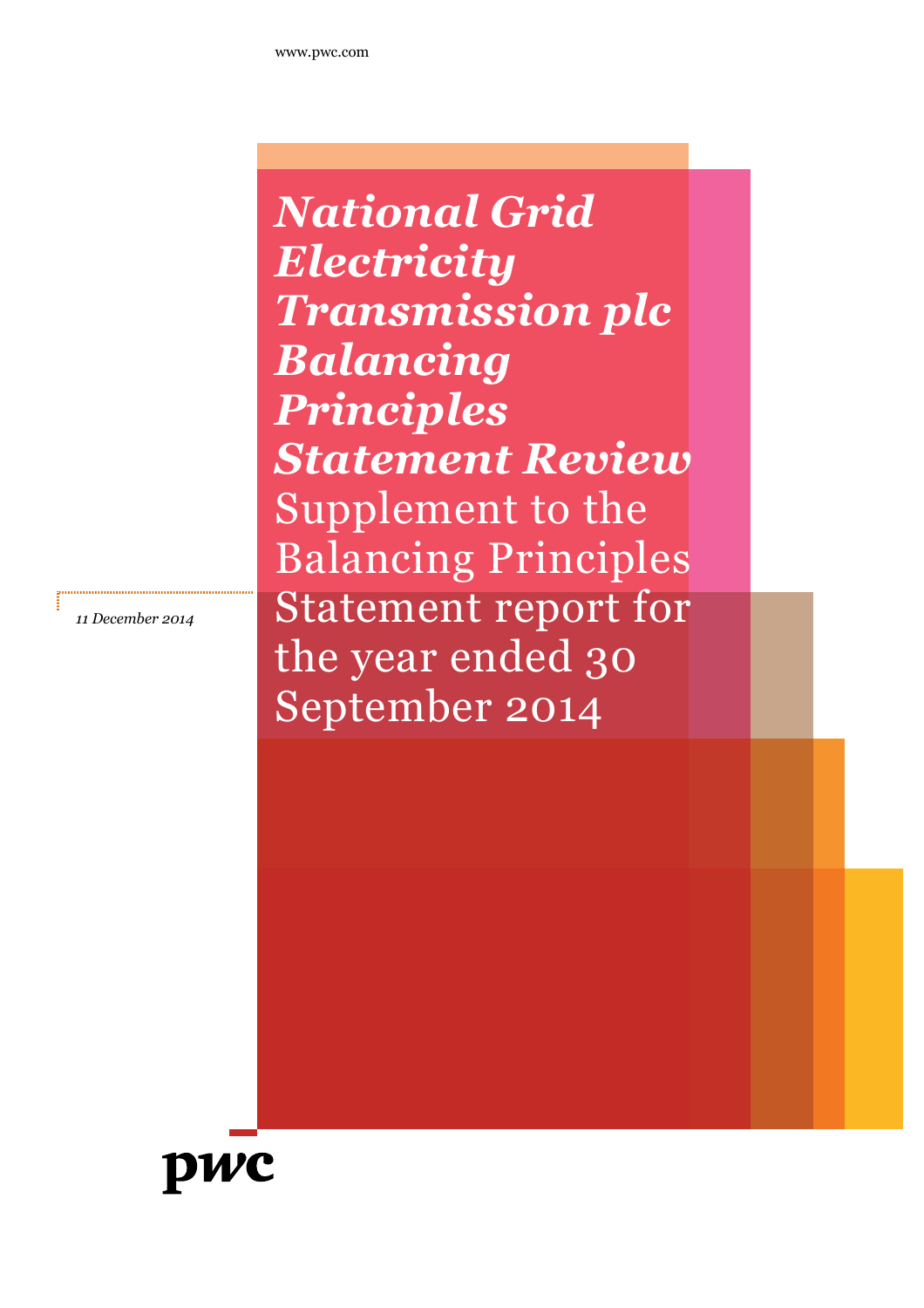## *Table of Contents*

| Supplement to our report on compliance with the Balancing Principles Statement for the year ended 30                                                   |    |
|--------------------------------------------------------------------------------------------------------------------------------------------------------|----|
| September 2014                                                                                                                                         | 3  |
| Purpose of this Supplement                                                                                                                             | 3  |
| Use of this Supplement                                                                                                                                 | 3  |
| Objective and scope of the Balancing Principles Statement Review                                                                                       | 4  |
| Call-off of Balancing Services in cost order                                                                                                           | 5  |
| Review approach                                                                                                                                        |    |
| Materiality                                                                                                                                            |    |
| More detailed description of review work undertaken                                                                                                    |    |
| Receipt and validation of Physical Notification data                                                                                                   |    |
| The consistency of data provided to market participants during the "day-ahead" and "within-day" balancing<br>processes to data used internally by NGET | 8  |
| The call-off of Ancillary Services contracts in cost order during the "day-ahead" balancing process                                                    | 8  |
| The call-off of Balancing Services in cost order during the "within-day" balancing process                                                             | 9  |
| <b>General IT Controls Testing</b>                                                                                                                     | 10 |
| Appendix A: - Risk and response table                                                                                                                  | 11 |
| Appendix $B$ – Draft of our review opinion                                                                                                             | 12 |
|                                                                                                                                                        |    |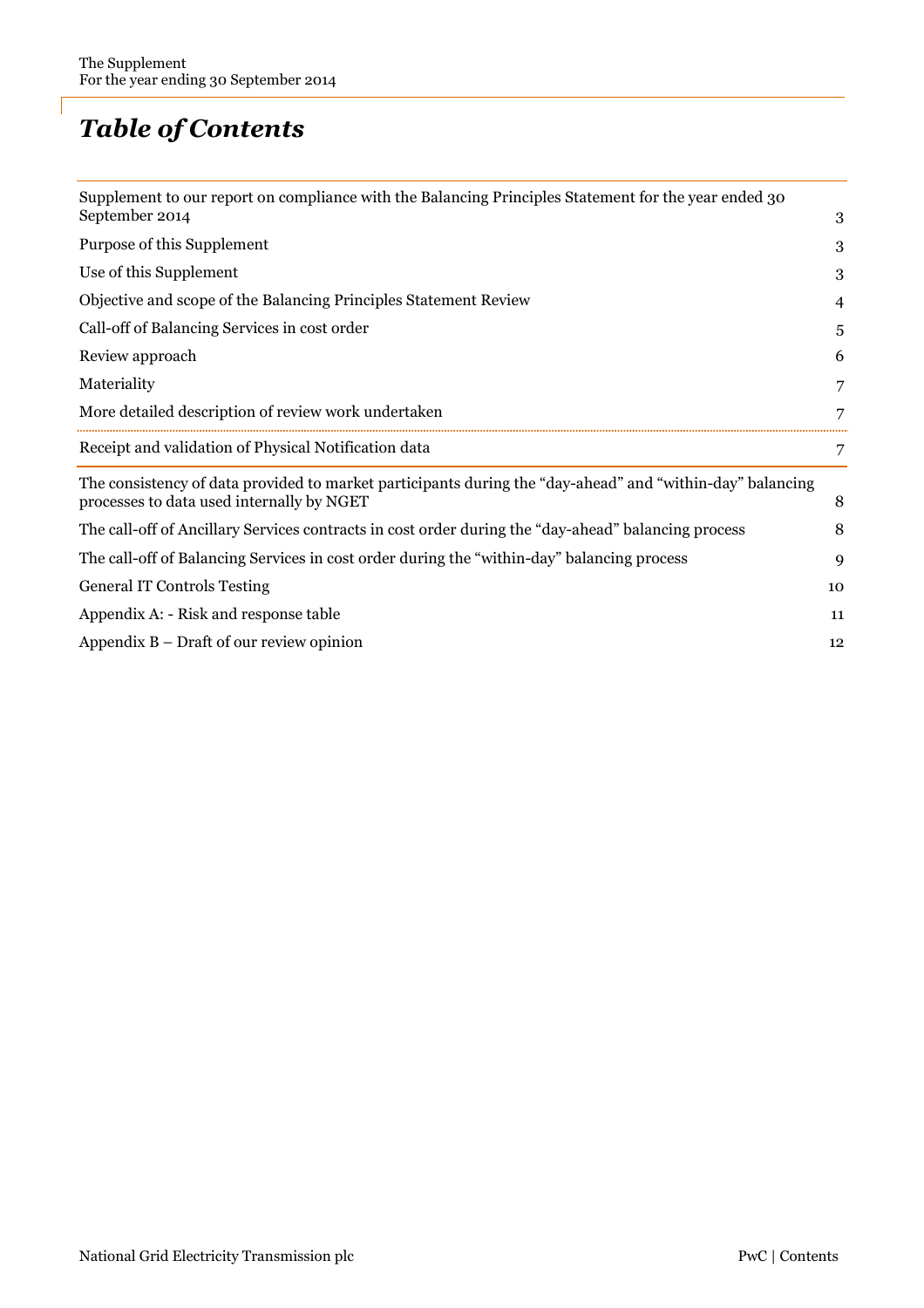#### *Supplement to our report on compliance with the Balancing Principles Statement for the year ended 30 September 2014*

- 1 We have reviewed the extent to which National Grid Electricity Transmission plc ("National Grid"), in its procurement and use of Balancing Services, has complied with the Balancing Principles Statement ("BPS") prepared by National Grid pursuant to Paragraph 5 of Condition 16 of its Transmission Licence, for the year ended 30 September 2014 ("the Year"). We have undertaken this review in accordance with the with the Form of Agreement 4538/03/SW agreed between ourselves and National Grid Company Plc on 8 March 2004, which was subject to Amendment Number 4 which was agreed with National Grid Gas Plc on 30 September 2011.
- 2 The results of our review for the Year have been communicated to both National Grid and to the Office of Gas and Electricity Markets ("Ofgem") in our main report ("BPS Report") which should be considered in conjunction with this Supplement.

## *Purpose of this Supplement*

- 3 This Supplement has been prepared in conjunction with the BPS Report to provide additional details relating to the work performed in respect of the compliance by National Grid with the BPS.
- 4 From paragraph 8 onwards of this Supplement, we describe the review approach defined in the approach document dated 24 July 2014 and the approach adopted by us in our role as the Balancing Principles Statement Auditor.

## *Use of this Supplement*

- 5 This Supplement is intended solely for the use of the Directors of National Grid and Ofgem. While we acknowledge that this Supplement will be published on the National Grid website, this is for information purposes only and we do not intend that it should be relied upon by anyone other than the parties mentioned above.
- 6 The maintenance and integrity of the National Grid website is the responsibility of the Directors of National Grid. The work that we carried out does not involve consideration of the maintenance and integrity of that website and, accordingly, we accept no responsibility for any changes that may have occurred to this report since it was initially presented on the website.
- 7 This Supplement has been prepared in the expectation that National Grid and Ofgem will have sufficient experience of Balancing Services to understand the issues raised without further background explanation and to evaluate the contents of this report in the context of the scope of our work.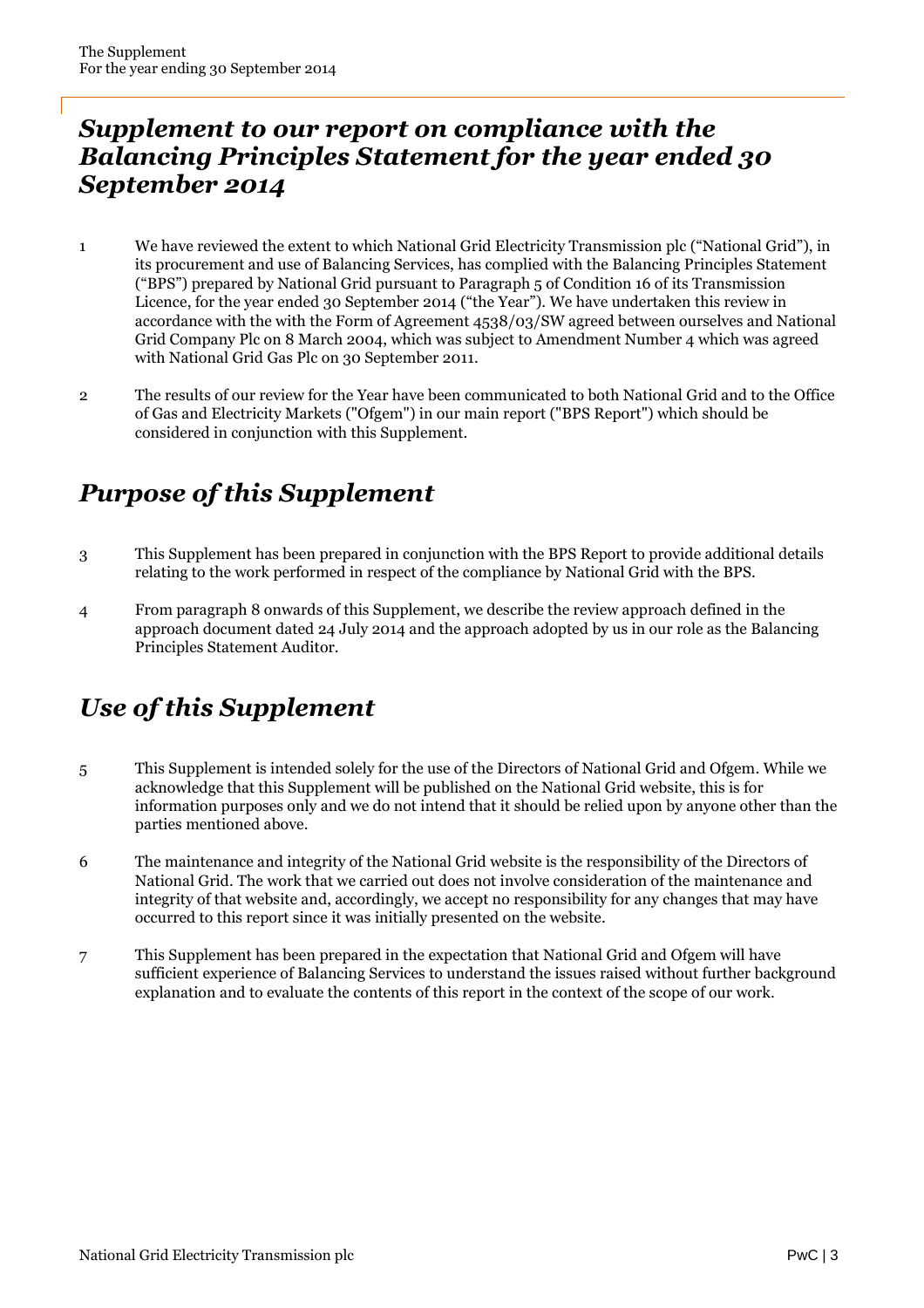### *Objective and scope of the Balancing Principles Statement Review*

- 8 The Balancing Principles Statement<sup>1</sup> ("BPS") sets out, at a high level, National Grid Electricity Transmission plc's ("NGET's") obligations and responsibilities in respect of the management of supply and demand over the national transmission network and has been written to be consistent with NGET's licence obligation to "operate the licensee's Transmission System in an efficient, co-ordinated and economical manner".
- 9 The objective of our review is to form an independent opinion based on our review work as to the compliance of NGET, in all material respects, with the BPS in respect of the use of Balancing Services for the year ending 30 September 2014 ("the Year").
- 10 This Review Approach has been prepared by PricewaterhouseCoopers LLP ("PwC") and accepted by NGET as the basis for the current year's audit, as required in the contractual arrangements in place between PwC and NGET in respect of this audit.
- 11 Condition C1 of NGET's Transmission Licence defines Balancing Services as:
	- (a) Ancillary Services;
	- (b) offers and bids made in the Balancing Mechanism; and
	- (c) other services available to the licensee which serve to assist the licensee in co-ordinating and directing the flow of electricity onto and over the national electricity transmission system in accordance with the Act or the standard conditions and/or in doing so efficiently and economically, but shall not include anything provided by another transmission licensee pursuant to the System Transmission Code.
- 12 The scope of our review will cover:
	- (a) the receipt and validation (including application of default data) of Physical Notification ("PN") data;
	- (b) the consistency of demand and operational data provided to market participants during the Day Ahead and within day balancing processes to data used internally by NGET and confirmation that the required timetable for the issue of this data has been met;
	- (c) call off of Balancing Services in cost order during the day-ahead balancing process. Balancing Services to include Ancillary Services active power contracts only;
	- (d) the call off of Balancing Services in cost order during the within day balancing process. Balancing Services to include Ancillary Services active power contracts and accepted Bids and Offers in the Balancing Mechanism including Pre Gate Closure BMU Transactions ("PGBTs"); and
	- (e) NGET's adherence to internal operating procedures for activities that impact the call off of Balancing Services during the day-ahead and within day balancing processes. For the avoidance of doubt, this includes internal operating procedures that relate to the management of transmission constraints and response/reserve holdings during the day-ahead and within day balancing processes.

<sup>1</sup> *Balancing Principles statement versions 11.0 effective from 1 April 2013 and 12.0 effective from 1 January 2014*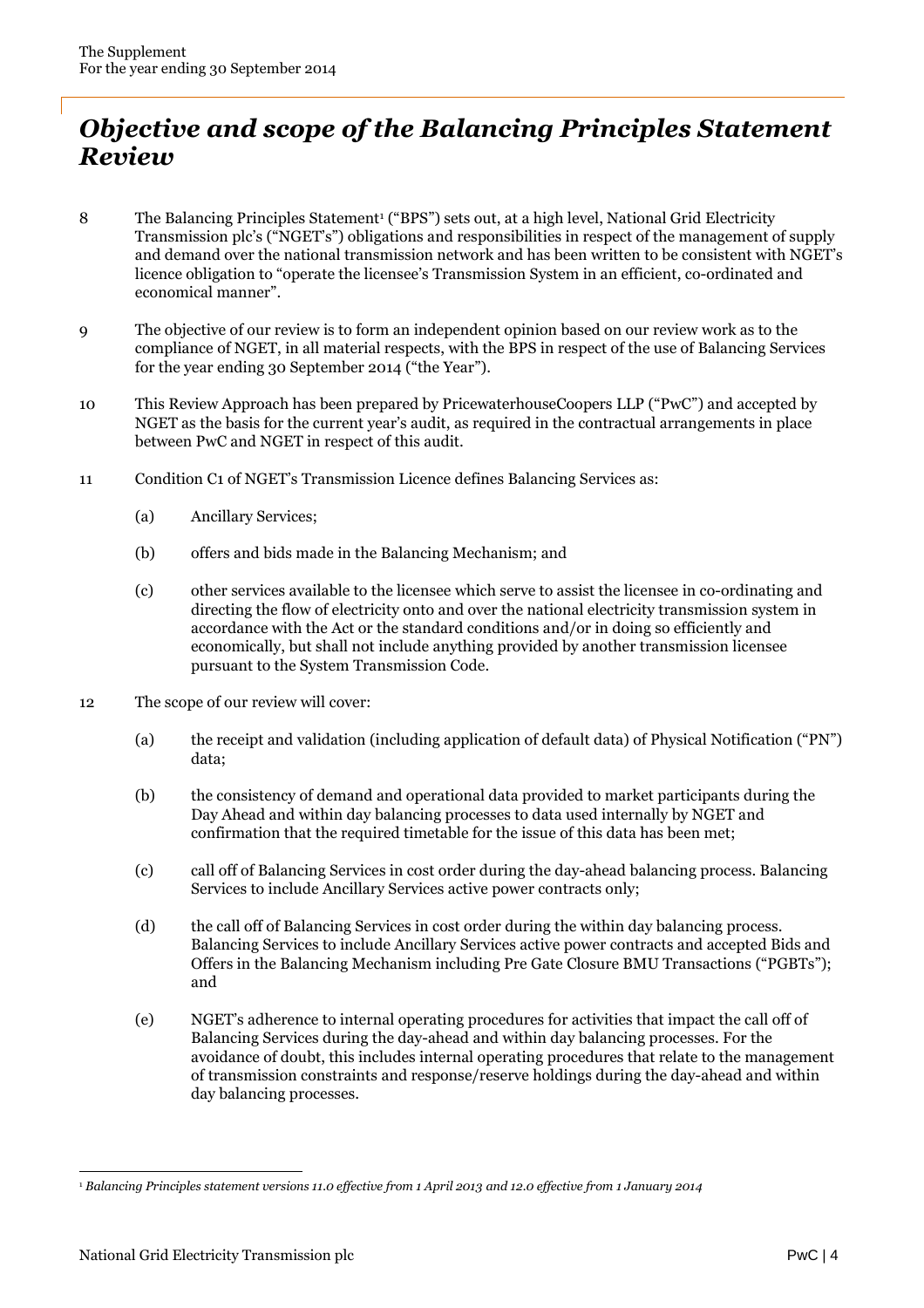- 13 For the purpose of clarity we note that in assessing internal operating procedures relevant to the above activities, those aspects that involve engineering decisions that NGET make are expressly excluded from the scope of our review, as agreed with NGET.
- 14 In agreement with NGET we have excluded from the scope of our review the procedures of NGET which address the following activities described in the BPS:
	- (a) Emergency Instructions and Involuntary Reductions as described in the Grid Code for use in preserving system security in exceptional circumstances;
	- (b) operational planning activities undertaken prior to the Day Ahead stage;
	- (c) engineering decisions taken in the calculation of transmission constraints and response/ reserve holdings;
	- (d) engineering decisions made in the call off of Ancillary Services or acceptance of Bids and Offers in the balancing mechanism;
	- (e) the procurement of Balancing Services to provide services to external system operators via System-to-System Services;
	- (f) acceptance of arbitrage trades made within the Balancing Mechanism;
	- (g) the management and planning of transmission system outages; and
	- (h) the use of 'other services' as referred to in the definition of Balancing Services in paragraph 4 (c) above.
- 15 For the avoidance of doubt, it is not the responsibility of the BPS Auditor to:
	- (a) confirm that the BPS is consistent with legislation/statutory obligations;
	- (b) confirm that system security has been maintained at all times; or
	- (c) review the accuracy of forecast demand as prepared by NGET compared to actual demand.
- 16 In interpreting the BPS, we have relied on our own interpretation of that statement. We are not legal advisors and have not taken independent legal advice and shall therefore have no responsibility to NGET or the Office of Gas and Electricity Markets ("Ofgem") were a court to interpret or construe the BPS in a different way from us.

## *Call-off of Balancing Services in cost order*

- 17 As described above, we are required, as part of our review, to assess whether Balancing Services have been called-off in cost order. Part C paragraph 5 of the BPS, recognises that under certain circumstances it may not be possible to call-off Balancing Services in cost order and lists these circumstances. We have discussed the interpretation of cost order with NGET as it relates to our review and have agreed that we should apply the following assumptions to our review of the call-off of Balancing Services:
	- Balancing Services called-off during the day ahead balancing process (Ancillary Services active power contracts) have been selected based on lowest cost over the next 24 hour period.
- 18 Balancing Services called-off during the within day balancing process (Ancillary Services active power contracts and accepted Bids and Offers in the Balancing Mechanism) have been selected based on lowest cost over the subsequent 'Gate Closure period' following the service being called-off. The term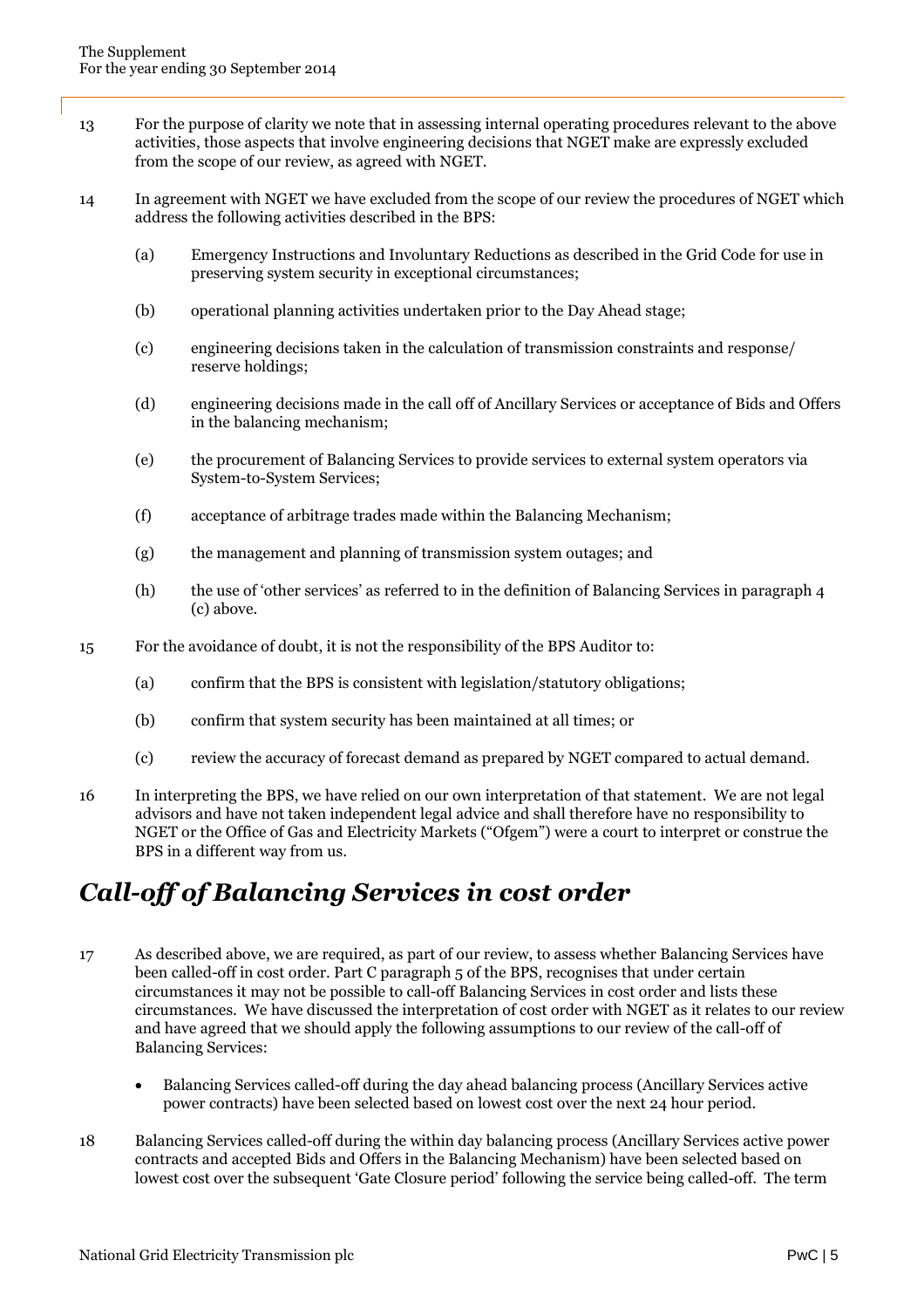'Gate Closure period' is defined as the length of time between Gate Closure for a given Settlement Period and the end of that Settlement Period. Where it is not possible to call-off Balancing Services in cost order, Part C paragraph 5 of the BPS states that NGET may take account of the 'observed and declared dynamic operating characteristics of available generation and demand Balancing Services'. During the course of our work we have assumed that the observed operating characteristics, are those characteristics observed by NGET since NETA 'go-live' on 27 March 2001.

19 We have assumed that PN data forms part of the 'observed and declared dynamic operating characteristics of available generation'. As such, we have assumed that actions taken by NGET to mitigate risks to the security of the Transmission network arising from abnormal PN data is within the scope of Part C paragraph 5 of the BPS.

### *Review approach*

- 20 Our review approach consists of the following, in respect of NGET's use of Balancing Services:
	- (a) reviewing the computer systems and/or internal operating procedures that NGET have in place that relate to the use of Balancing Services;
	- (b) testing on a sample basis to the extent we considered necessary, the ongoing operation of the relevant computer systems and/or internal operating procedures during the Year; and
	- (c) testing on a sample basis to the extent that we considered necessary, the data processed by the relevant computer systems and/or internal operating procedures during the Year.
- 21 We will design our testing to provide reasonable assurance that the call-off of Balancing Services during the Year has been carried out in accordance with the sections of the BPS within the scope of our review.
- 22 In undertaking our review, we will assess the risk of a material non-compliance of the areas of the BPS within the scope of our review. In areas where we have identified specific risks, or where weaknesses have been identified in the operation of specific internal controls, these compliance tests will be supplemented by substantive tests of detail of the relevant underlying data. Our initial assessment of risks is presented in Appendix A below.
- 23 We will select eight Settlement Days for testing in the Year. The selection of the particular days reviewed will be based solely on our assessment of risk. It will represent a mixture of "normal" days and other days where we identify unusual factors (e.g. outages, weekends, clock change days or days around a specific event) which, in our view, represent a risk as to compliance with internal operating procedures.
- 24 In respect of our review of accepted Bids and Offers in the Balancing Mechanism we will select and review 48 half-hour periods within the eight sample days selected per paragraph 16 above. Our selection of half-hour periods reviewed will be weighted towards periods of high activity in the Balancing Mechanism and also where accepted Bids and Offers have resulted in higher System Buy Prices or lower System Sell Prices.
- 25 Where it is more efficient for us to do so, we will use Computer Assisted Audit Techniques ("CAATs") and run tests for the entire selected sample day. CAATs involve the use of data manipulation tools to perform automated tasks such as matching two or more types of records, identifying patterns and looking for anomalies.
- 26 Where we do not find sufficient samples of particular events/activities on the selected sample days we will select data from additional days to ensure that the sample sizes selected are in line with PwC policy.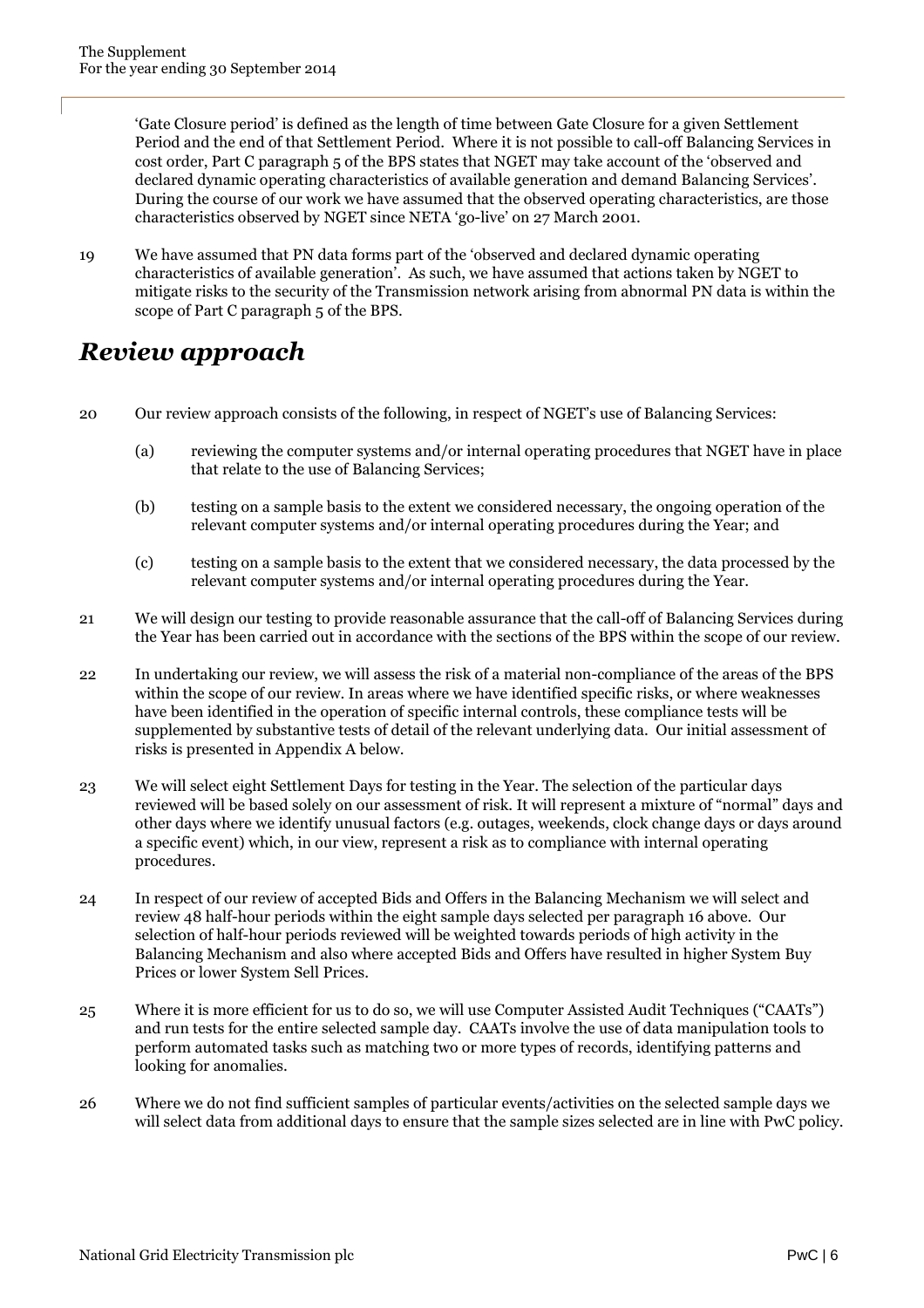27 Throughout our work, we will continue to monitor developments that impact upon the call-off of Balancing Services and where we identify a resulting risk in respect of our review we will assess the risk and determine an appropriate response.

## *Materiality*

- 28 We will plan and perform our review so as to be able to provide reasonable assurance that NGET has used the Balancing Services in all material respects in accordance with the BPS. A draft of our report is included in Appendix B below.
- 29 The assessment of what is material, and therefore what issues, if any, warrant inclusion in the BPS Report, is a matter of professional judgement. However, in applying this professional judgement, we will judge a failure on NGET's part to comply with the BPS as being material if, in our opinion, a reasonable professional person, considering NGET's adherence to the BPS in the round, would form a different view as to whether NGET had complied with the BPS dependent as to whether or not the matter was disclosed to them. In applying this judgement we will take into account the following factors:
	- (a) the extent to which the actual outcome would have been different had the principles set out in the BPS been applied;
	- (b) the surrounding circumstances at the time(s) of any failure to comply with the BPS;
	- (c) the aggregate impact in the Year of any failure to comply with the BPS; and
	- (d) the relative significance of the particular provision of the BPS that NGET have failed to comply with.

### *More detailed description of review work undertaken*

30 The review work that we have carried out can be divided into the main areas shown below.

#### *Receipt and validation of Physical Notification data*

- 31 Validation/accepted data:
	- Sample test accepted data items, confirming data complies with required validation rules;
	- Review validation controls built into file transfers (e.g. record counts, control totals etc.); and
	- Identify and sample test key management controls over quality of data and, where relevant, sample test any instances where validation rules have been overridden for a valid reason.
- 32 Default data:
	- Sample test data items that have been defaulted to check that the correct default data has been applied; and
	- Sample test defaulted data items to check that a valid PN data submission has not been made by the relevant market participant.
- 33 Incidents/exceptions: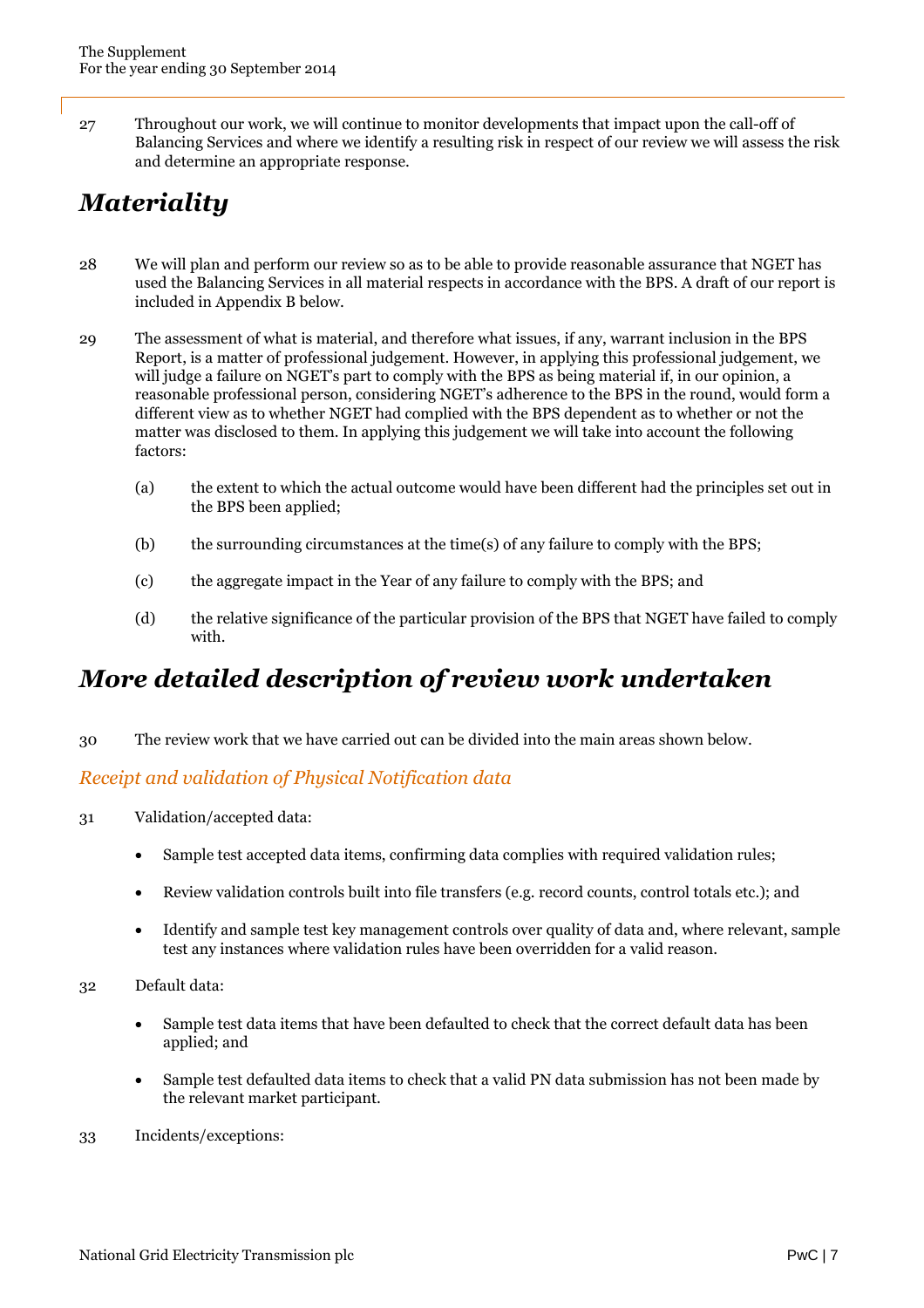- Review a sample of incidents where electronic transfer has been interrupted and of the actions taken designed to prevent data files being lost/duplicated;
- Review a sample of correspondence/help desk queries from market participants questioning rejection of a data files; and
- Sample test rejected items to check that data was rejected for a 'valid' reason.

#### *The consistency of data provided to market participants during the "day-ahead" and "within-day" balancing processes to data used internally by NGET*

- 34 Accepted items and controls:
	- Sample test data items to check that the data had been submitted to the Balancing Mechanism Reporting Agent ('BMRA') directory in the required timescales;
	- Sample test data items, reviewing evidence that procedures have been complied with (e.g. sign off of checklist, evidence of review and approval of value);
	- Sample test controls over input of data to SORT/SPICE (e.g. sign off of input, one-for-one checking); and
	- Sample test data items to check values reported to BMRA to data input sheets.
- 35 Incidents/exceptions:
	- Review a sample of any complaints/disputes raised by market participants to identify any that related to the late provision of data; and
	- Review a sample of operational log/fault log for IT systems to check for any system failures that have resulted in late delivery of data.

#### *The call-off of Ancillary Services contracts in cost order during the "day-ahead" balancing process*

- 36 Accuracy of data available:
	- Check for a sample of days that the list from which contracts has been selected agrees to a list of contracts in place at that time;
	- Sample test days to confirm that the assessment of the need for BM Startup contracts has been carried out as required and documented in procedures;
	- Confirm evidence of management's review and approval of decision; and
	- Sample test BM Startup contracts called, to check that the decisions have been made in accordance with documented procedures.
- 37 Analytical review:
	- Sample test BM Startup contracts called, to check the cost of contract compared to others available that met geographical or constraint limitations.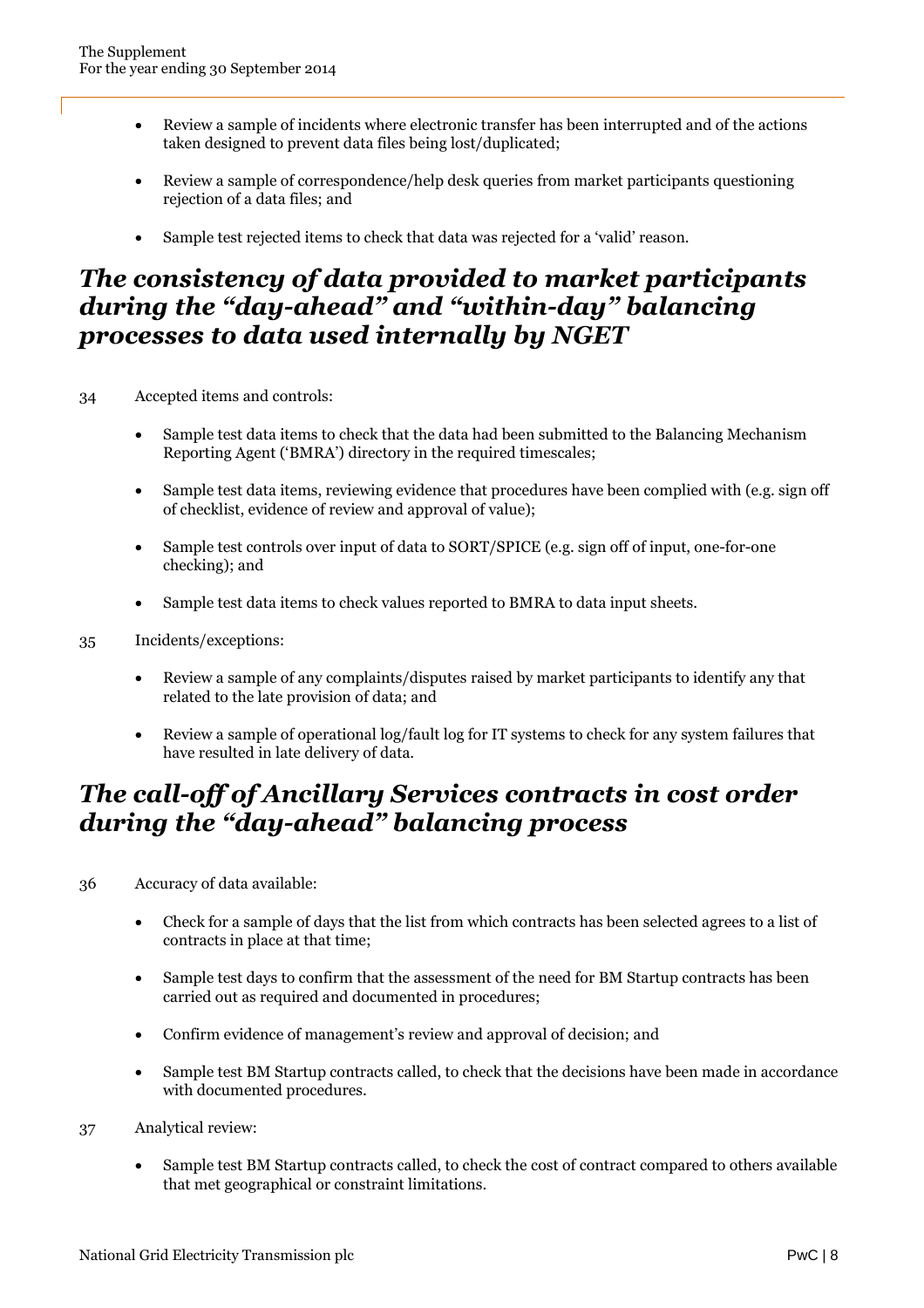### *The call-off of Balancing Services in cost order during the "within-day" balancing process*

- 38 Accuracy of data available:
	- Confirm for a sample of days that the list from which Ancillary Services contracts has been selected agreed to a list of contracts in place at that time;
	- Sample test days to confirm that the assessment of the need for Ancillary Services contracts has been carried out as required and documented in procedures;
	- Check evidence of management's review and approval of decision;
	- Sample test Ancillary Services contracts called, to check that the decision has been made in accordance with documented procedures;
	- Confirm evidence of management's review and approval of decision; and
	- Sample test PGBTs issued to check that the decision to issue the PGBT has been taken in accordance with the documented procedures.
- 39 Analytical review:
	- Sample test Ancillary Services contracts that have been called to review cost of contract compared to others available that met geographical or constraint limitations;
	- Sample test Bids/Offers to check that the "operational plan" indicates that balancing measures have been required and that the Bid/Offer accepted met requirement stated in the plan;
	- Sample test Bids/Offers accepted to check the preparation of the "operational plan" that identifies the need for balancing measures and check that this has been prepared in accordance with documented procedures;
	- Sample test Bids/Offers to confirm whether accepted Bid/Offers have been the least cost of the Bids/Offers available. Where this was not the case, review any explanation provided by NGET control engineers and check this explanation against the available information. We will review explanations provided by NGET for instances where the least cost Bid/Offer was not accepted for reasonableness. We are not, by profession, engineers and our challenge on engineering decisions is therefore limited as to whether the explanation seemed to us reasonable;
	- Review evidence of authorisation/post-event review of decision by management;
	- Review analytically Bids/Offers accepted over the course of review Year to seek to identify whether any Balancing Mechanism Units appeared to be selected more frequently than others;
	- Sample test the PGBTs issued to check that such an action was appropriate in view of the operational plan produced;
	- Sample test the PGBTs issued to check that a suitable number of PGBT Offers has been received by NGET prior to the decision to select a specific generating unit, and that the PGBT issued formed part of the least cost solution, subject to constraints, and displayed no bias.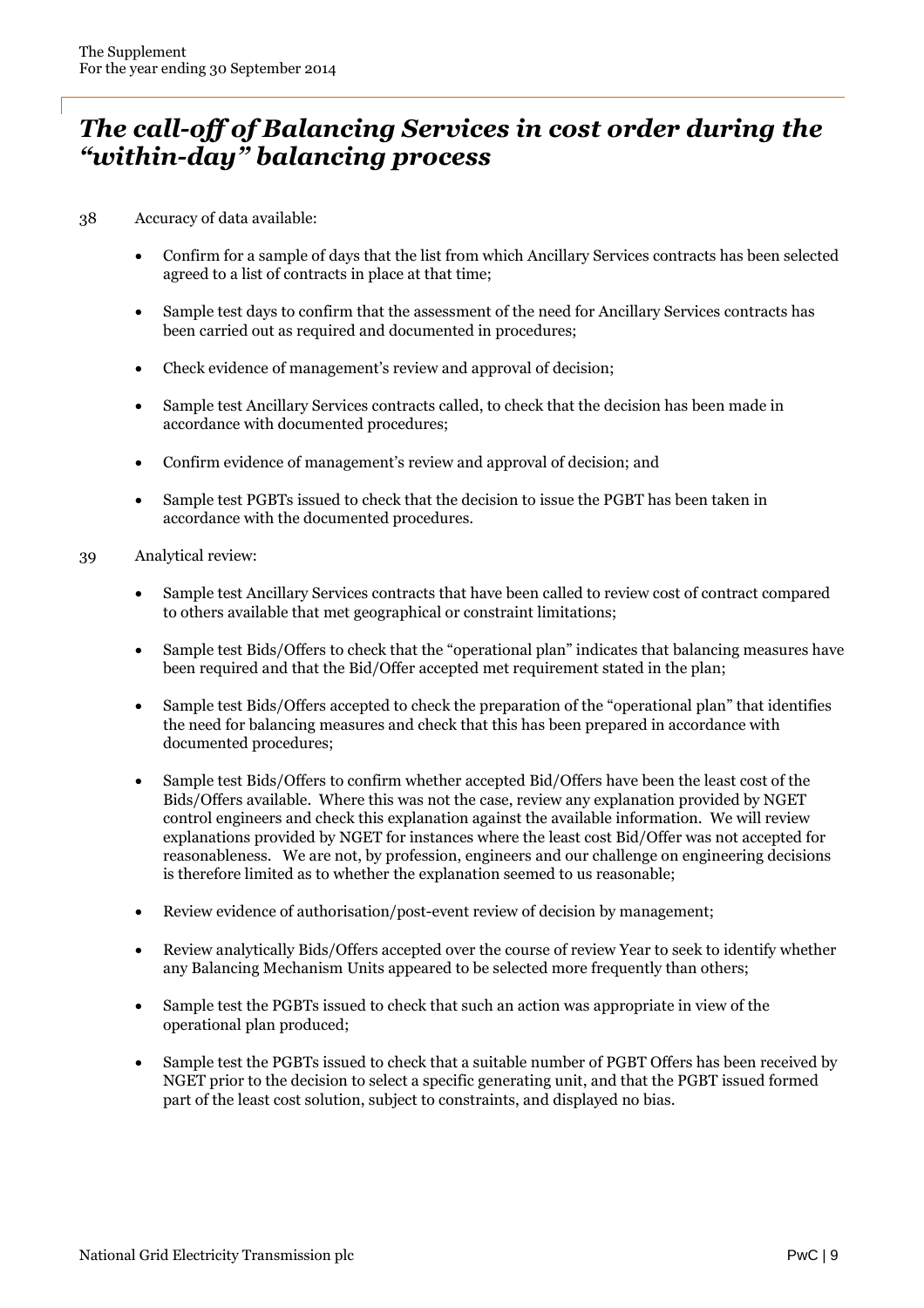## *General IT Controls Testing*

- 40 The majority of transactions regarding input and output of data are sent and processed electronically. Consequently, significant assurance over these procedures will be obtained by reviewing the strength of the IT controls existing over these areas.
- 41 Our review will focus on the following in respect of controls over SPICE and SORT:
	- security administration;
	- software change control;
	- logical access control;
	- computer operations;
	- contingency planning; and
	- physical security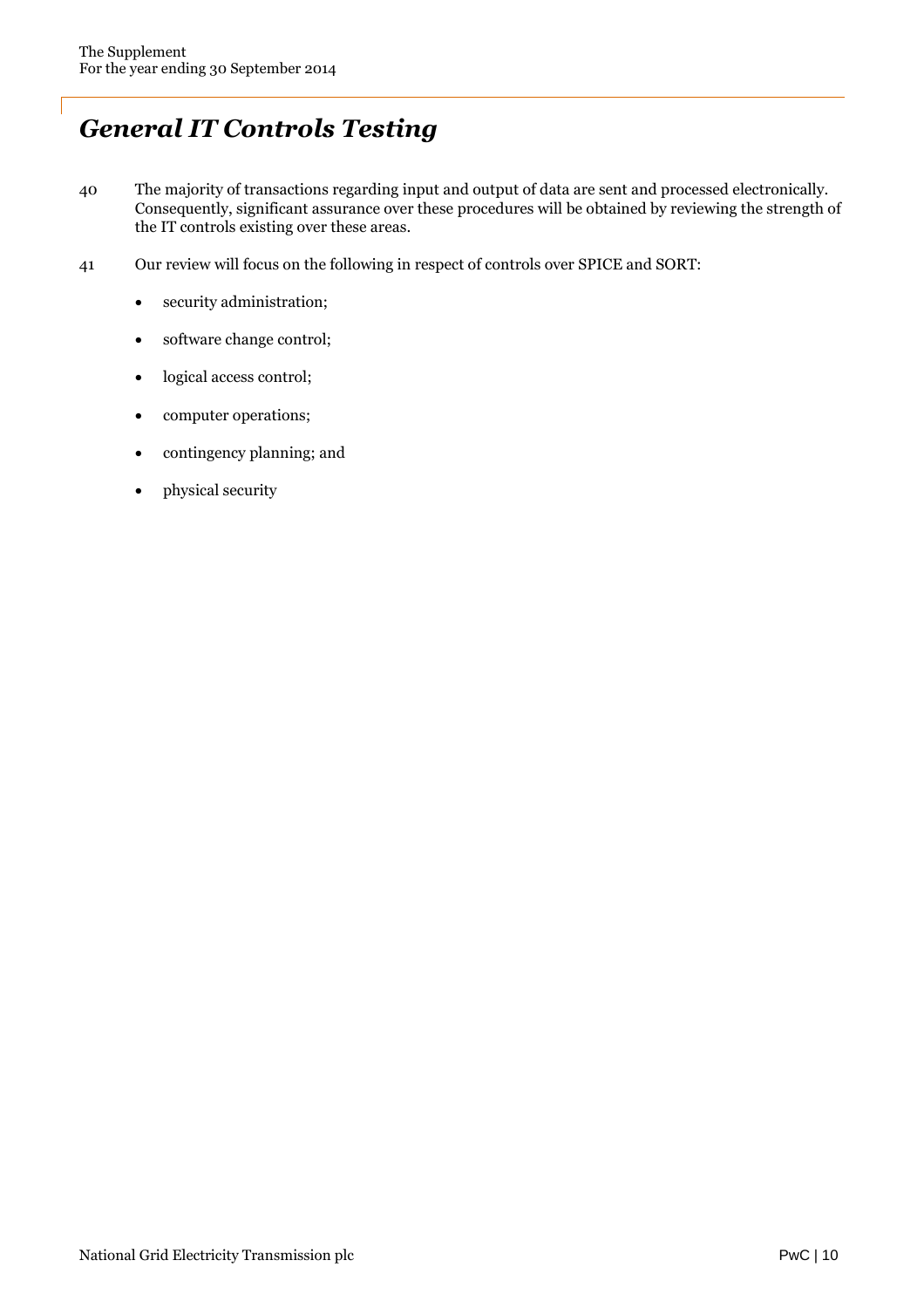# *Appendix A: - Risk and response table*

| <b>Risk</b>                                                                                                                                                                                                                                                                                                                                                                                                                                                                                                                                                                                                                                                                                                                             | <b>Our response</b>                                                                                                                                                                                                                                                                                                                                                                                                                                                                   |
|-----------------------------------------------------------------------------------------------------------------------------------------------------------------------------------------------------------------------------------------------------------------------------------------------------------------------------------------------------------------------------------------------------------------------------------------------------------------------------------------------------------------------------------------------------------------------------------------------------------------------------------------------------------------------------------------------------------------------------------------|---------------------------------------------------------------------------------------------------------------------------------------------------------------------------------------------------------------------------------------------------------------------------------------------------------------------------------------------------------------------------------------------------------------------------------------------------------------------------------------|
| Engineering decisions not most economical:<br>Decisions to accept bids and offers are made to comply with<br>variety of parameters, for example the frequency and<br>constraints between zones. While such decisions will achieve<br>the requirements per other parameters they may not always<br>be the most economical contract.                                                                                                                                                                                                                                                                                                                                                                                                      | As auditors we recognise our limitation in determining<br>whether such decisions were most appropriate in the given<br>circumstances. We will obtain a representation from NGET<br>that such decisions made did not have any more economical<br>alternatives.                                                                                                                                                                                                                         |
| Retrospective amendments to data<br>Errors may be noted in balancing data which is available in<br>the balancing systems or data which is published on the<br>BMRS. Such errors may have to be retrospectively amended.<br>Incorrect data presents a risk of errors in the balancing<br>process.                                                                                                                                                                                                                                                                                                                                                                                                                                        | Through discussions with NGET we will identify any such<br>errors which identified by management. Based on the nature<br>of errors and the subsequent analysis, performed by NGET,<br>of the impact of these errors we will formulate additional<br>tests to confirm compliance with the requirements of BPS.                                                                                                                                                                         |
| System failures (failure of balancing systems and<br>other events affecting balancing process)<br>System failures may require the operation staff to:<br>Perform certain actions and subsequently recover<br>systems and potentially data; or<br>Take special decisions to ensure continuity of the<br>$\overline{a}$<br>balancing process.<br>Such events increase the risk of error or actions that are not<br>consistent with the BSC.                                                                                                                                                                                                                                                                                               | Through discussion with Market operation staff and review<br>of Elexon circulars, we will identify any system failures<br>experienced. We will determine the impact of any such<br>failures on operational activities and review recovery actions<br>taken.                                                                                                                                                                                                                           |
| Operations during balancing mechanism system<br>outages<br>Balancing systems outages can be planned or unplanned and<br>occur due to various reasons. The severity of these outages<br>can vary and consequently NGET's response will depend on<br>the conditions existing during the outage.<br>During some outages data is required to be input manually<br>into the system and there is a greater risk of error than where<br>this is performed electronically using a stable and proven<br>system. Also, where system failure, including failure of<br>communication links, requires fall back to manual processes<br>there is again a greater risk of error as operations staff<br>mplement processes they are less familiar with. | As part of our more detailed planning for the assignment we<br>will identify key manual inputs and interactions with the<br>systems and will tailor our review work programme to<br>address the inherent risk of these activities.<br>As above we will identify, through discussion with Market<br>operation staff and review of appropriate event logs, periods<br>where manual processes were implemented and develop<br>appropriate tests to review the validity of actions taken. |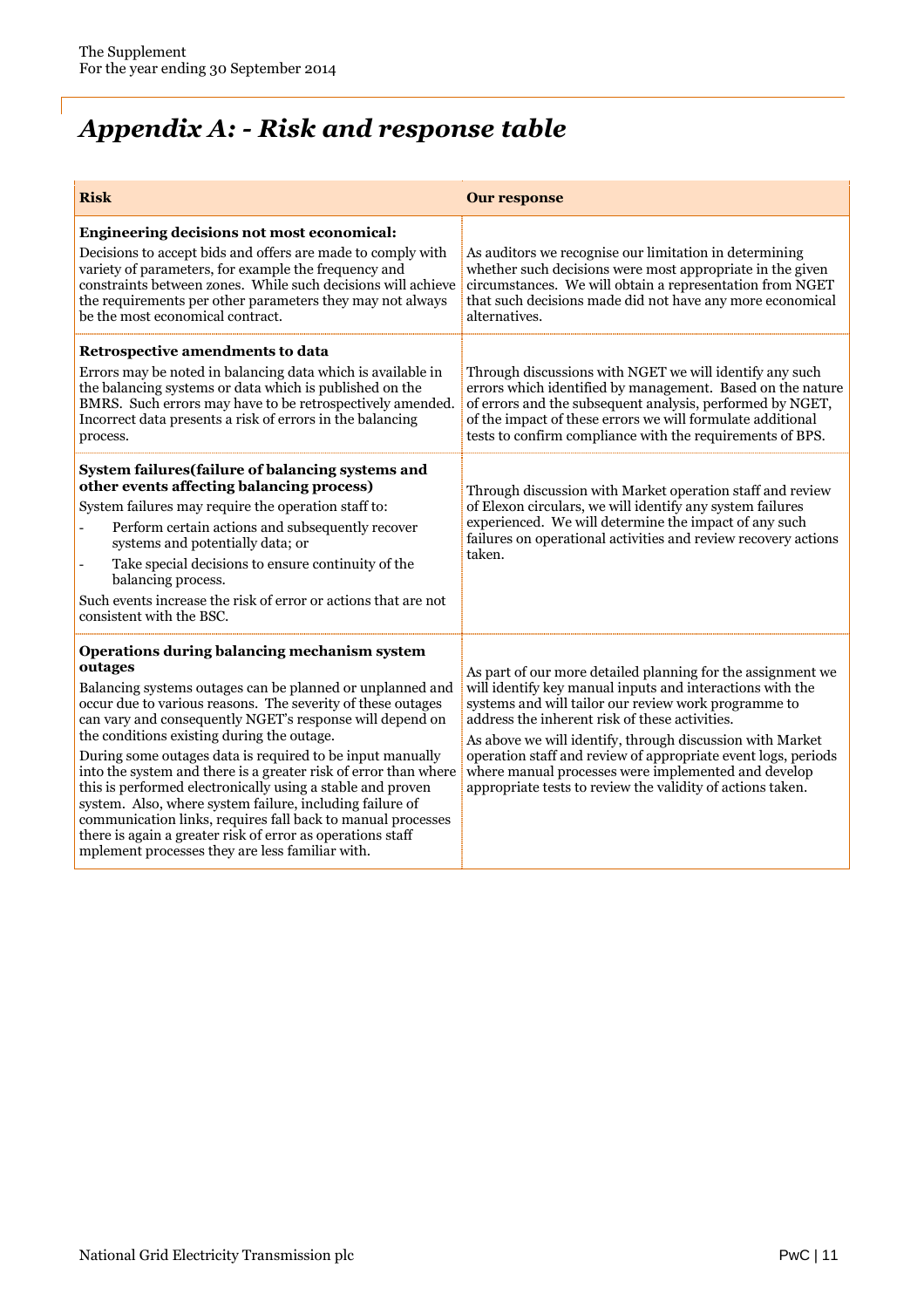## *Appendix B – Draft of our review opinion*

The Directors National Grid Electricity Transmission plc National Grid House Warwick Technology Park Gallows Hill Warwick CV34 6DA

Our ref: DJG

Dear Sirs

#### **Report on compliance with the Balancing Principles Statement for the year ended 30 September 2014 ("the Year")**

- 1 We have reviewed the extent to which National Grid Electricity Transmission plc ("NGET"), in its procurement and use of Balancing Services, has complied with the Balancing Principles Statement ("BPS") for the year ended 30 September 2014. We have undertaken this review in accordance with the with the Form of Agreement 4538/03/SW agreed between ourselves and National Grid Company Plc on 8 March 2004, and subject to Amendment Number 3 which was agreed on 7 August 2008 and Amendment Number 4 which was agreed with National Grid Gas Plc on 30 September 2011.
- 2 Unless the context otherwise requires, words and expressions defined in the BPS, which is a document prepared by NGET pursuant to Paragraph 5 of Condition 16 of its Transmission Licence, have the same meanings in this report as in that statement. During the Year, the BPS has been updated with there being versions as follows:
	- Version 11.0 dated 1 April 2013; and
	- Version 12.0 dated 1 January 2014.

#### **Respective responsibilities of NGET and Balancing Principles Statement Auditor**

3 NGET is responsible for taking all reasonable steps to ensure its compliance with the BPS, in respect of its use of Balancing Services. It is our responsibility, within the Terms of Reference, to review on a sample basis, the compliance of NGET with the BPS in respect of the use of Balancing Services. This work is performed with a view to expressing an independent opinion as to whether any noncompliances with the BPS, which in aggregate we consider material, have come to our attention which would make us believe that NGET has not complied with the BPS, in respect of Balancing Services.

#### **Basis of review and scope of work**

- 4 We have performed the engagement in line with the requirements of the International Standard on Assurance Engagement 3000, which provides guidance on 'Assurance engagements other than audits or reviews of historical financial information'.
- 5 We have planned and performed our review in accordance with our review approach dated XX May 2014, which we have agreed with NGET and which is set out in our document "Supplement to the Balancing Principles Statement report for the year ended 30 September 2014" ("the Supplement") which we have sent to both NGET and the Office of Gas and Electricity Markets ("Ofgem").
- 6 The Supplement provides a detailed description of the approach we have adopted to the review. In particular, it describes those aspects of Balancing Services that we have examined during our review and those which are outside the scope of this review. Our review included an examination, on a test basis, of both the Balancing Services procured and used by NGET, and of the estimates and judgements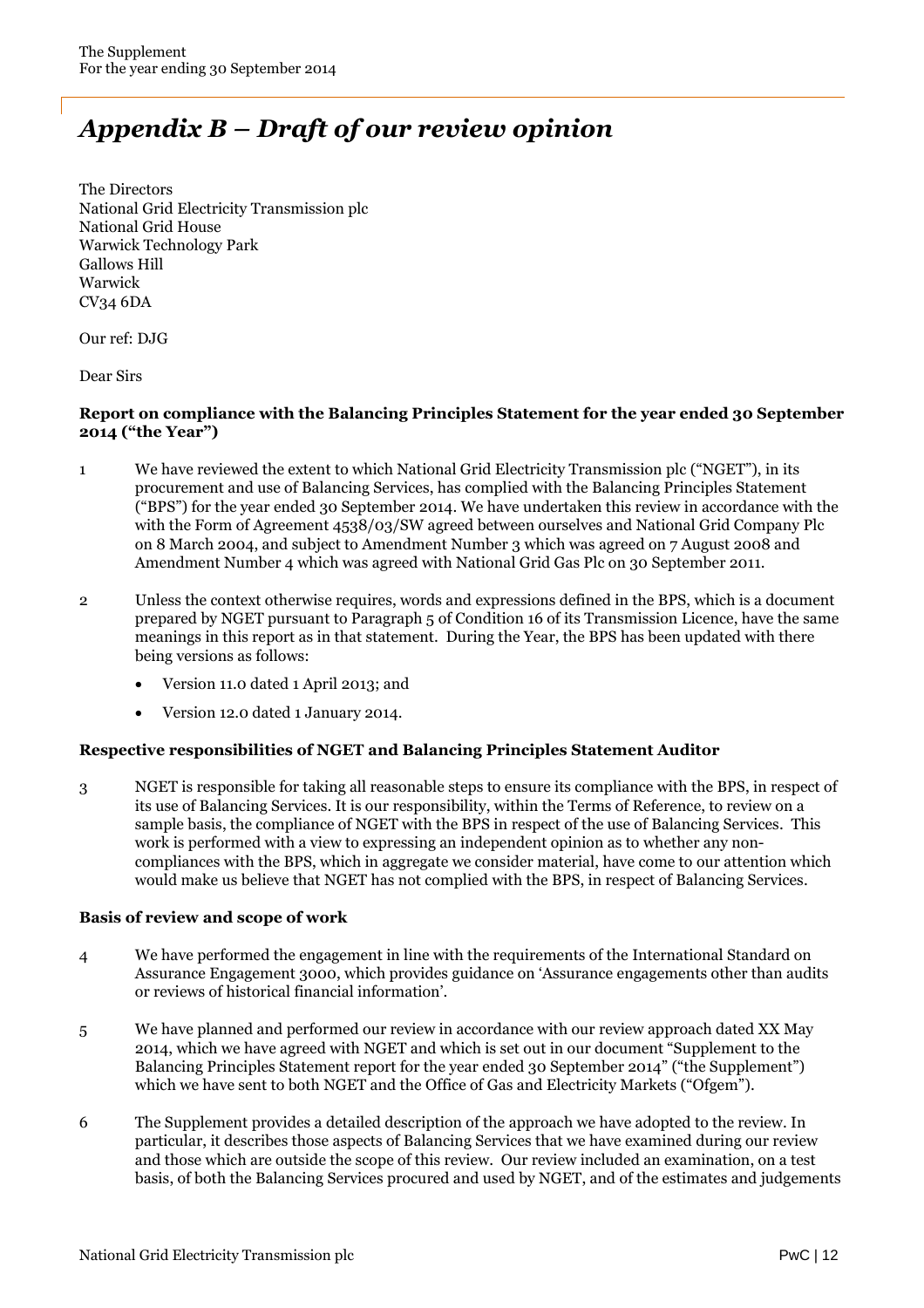made by NGET in using Balancing Services. This report should be read in conjunction with the Supplement.

7 In reaching our conclusion we assessed the risk of a material breach of the way NGET has used Balancing Services compared with the requirements of the BPS, whether caused by fraud or other irregularity or error, and determined the adequacy of procedures and controls established by NGET to eliminate or reduce such risks.

#### **Conclusion**

8 Based on our review, nothing has come to our attention that causes us to believe that, for the Year, NGET did not in all material respects procure and use the various aspects of Balancing Services covered by this review as described in the Supplement in accordance with the BPS.

#### **Use of this report**

- 9 This report is intended solely for the use of the Directors of NGET and Ofgem. While we acknowledge that this report will be published on the NGET website, this is for information purposes only and we do not intend that it should be relied upon by anyone other than the parties mentioned above.
- 10 The maintenance and integrity of that website is the responsibility of the Directors of NGET. The work that we carried out does not involve consideration of the maintenance and integrity of that website and, accordingly, we accept no responsibility for any changes that may have occurred to this report since it was initially presented on the website.
- 11 This report has been prepared in the expectation that NGET and Ofgem will have sufficient experience of Balancing Services to understand the scope of our review without further background explanation.

Yours faithfully

David Gandee PricewaterhouseCoopers LLP, Reading Chartered Accountants and Registered Auditors